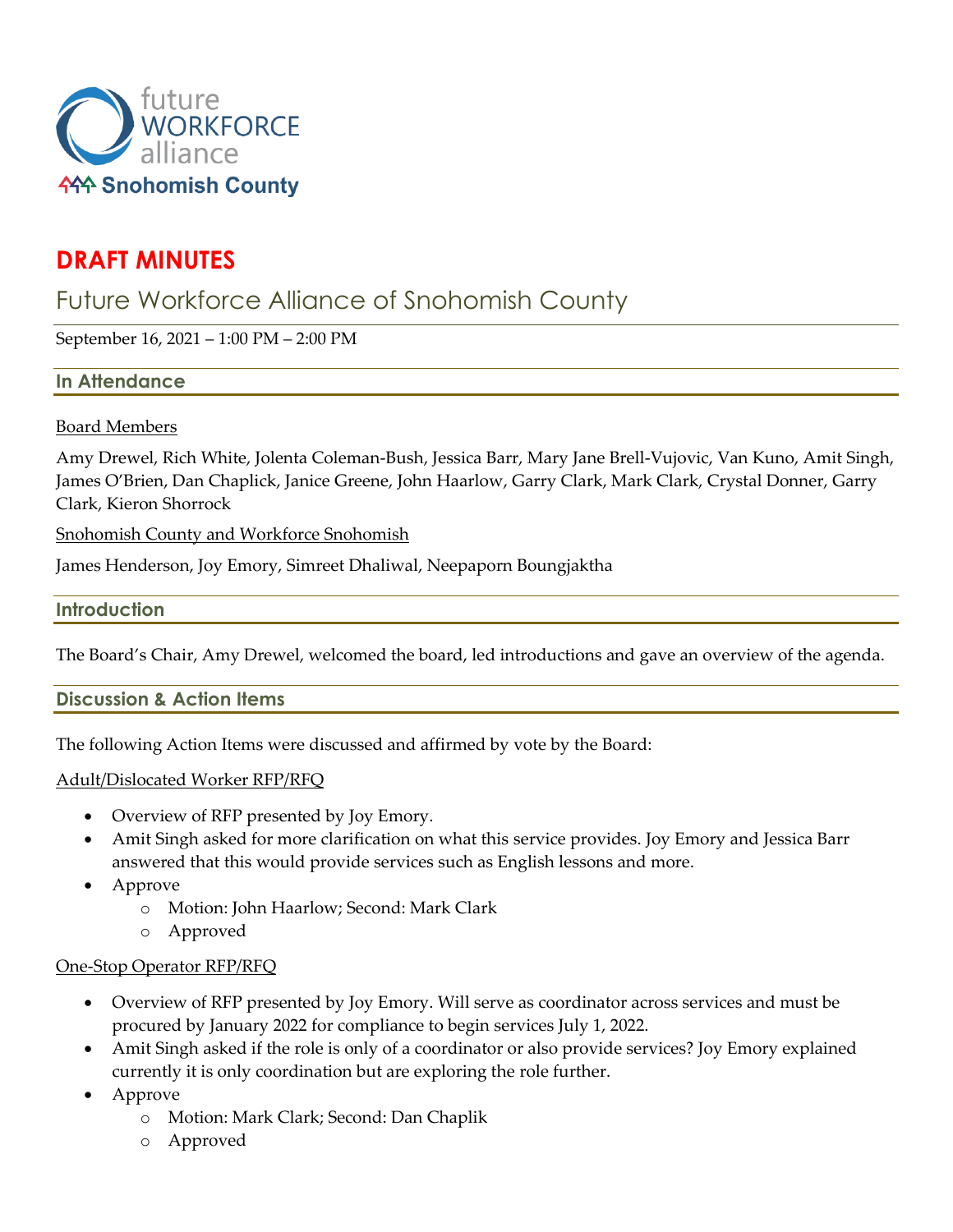#### Economic Security for All (EcSA) RFP

- Joy Emory provided an overview of EcSA RFP which uses discretionary funds from the state and will focus on serving low-income families that are enrolled in early childhood education programs. RFP is for service provider. May be dovetailed with 2022 RFPs.
- Approve
	- o Motion: Garry Clark; Second: Amit Singh
	- o Approved

## Approval of Meeting Minutes

- Approve the Minutes of the Meeting in June 17, 2021
	- o Motion: Amit Singh; Second: Kieron Shorrock
		- o Approved

## **Information Items**

## Workforce Strategic Plan Update – MDB Insight

- Trudy Parsons updated the Board on the project timeline and that is nearing completion. There has been a slight shift in delivery due to information learned in partner collaboration. Goals and objectives are set up to be implemented by the FWA in future work. There was also an overview of findings as well as an explanation of next steps.
- Amit Singh asked about if lag and lead metrics will be included in the scope. Trudy Parsons answered that Key Performance Metrics will be identified and will be mapped with the workforce ecosystem in mind.
- John Haarlow asked if resources and capacity is being understood and if there is enough to achieve the objectives outlined. Trudy Parsons answered that therefore 2-3 years is the average timeline for the goals and objectives. The Strategy has been built to be achievable and realistic.
- Mary Jane Brell Vujovic stressed that equity will need to be top of mind when implementation will be executed.
- Crystal Donner commented that if any early wins can be achieved between now and what the Strategy outlines as the timeline should still be sought after.
- Jolenta Coleman Bush also commented that the barriers to labor force participation slide show put the burden on the system and not on the individual.

## Youth Working Group – Neepaporn "A" Boungjaktha

- Working Group met recently and is drafting a statement of work. The discussion focused on what the Working Group is hoping to achieve. It will be strategic in nature. The statement of work will include diversity, equity, and inclusion and will be approved by the Working Group. The Youth Program Manger from Workforce Snohomish gave a presentation to the Working Group as well.
	- o The next step is a Youth Working Group Charter.
	- o Amit Singh asked how someone can be recommended to be a part of the group. James Henderson answered any recommendations can be sent to the Working Group chair or FWA staff.